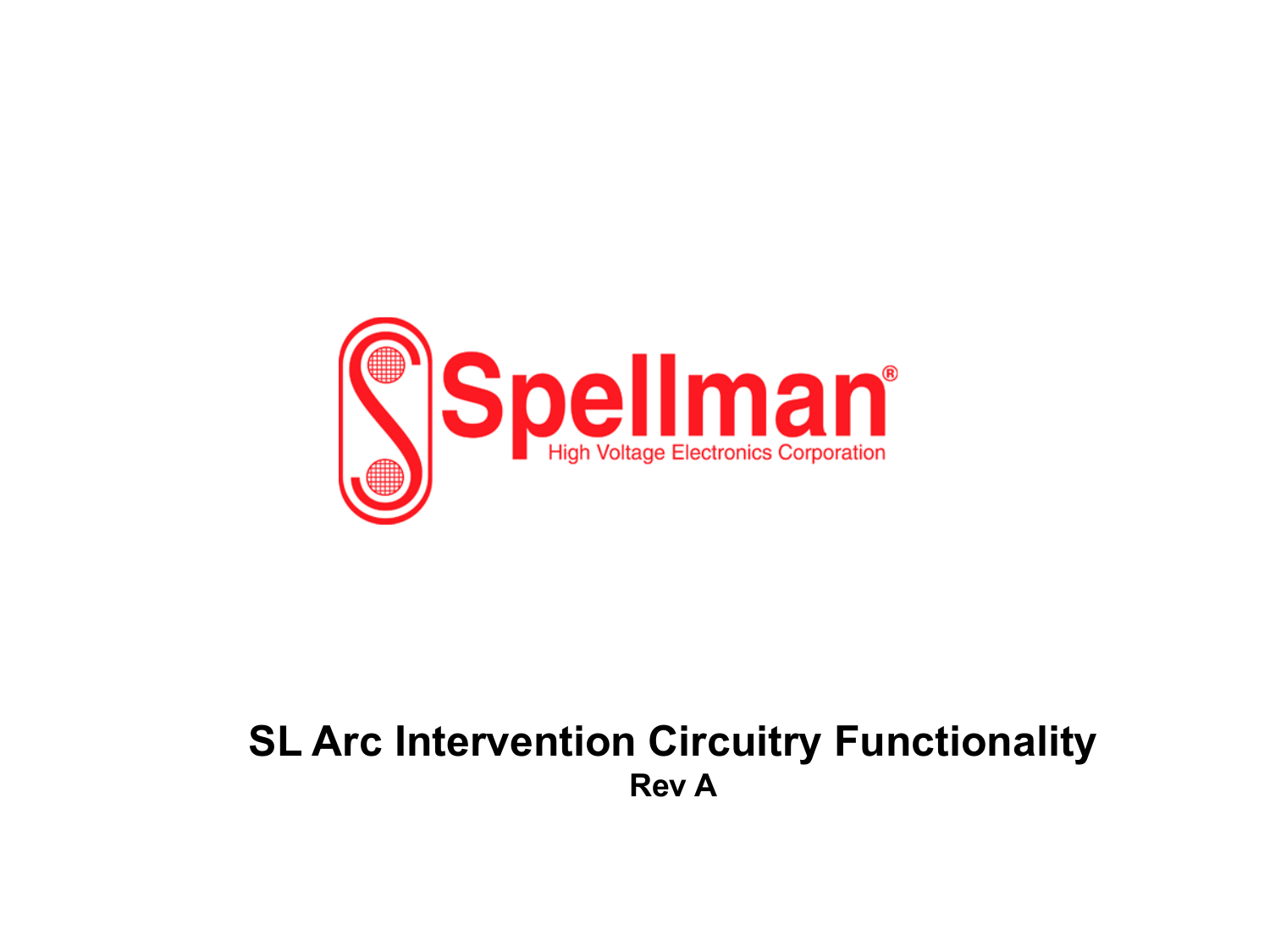Spellman's SL Series power supplies have an arc intervention feature that senses arc currents via a fast-acting current sense transformer in the low-end return of the high voltage multiplier. Circuitry then converts the current to a voltage and level sensing is done to determine if an arc has occurred. Discrimination is required to prevent ordinary multiplier charging currents from setting off the arc detection circuitry, preventing normal operation.

The purpose of the arc intervention circuitry is to prevent power supply damage from continuous, long term arcing. Our arc detection circuitry is not a precision circuit, nor is it designed to sense every possible arcing event.

Internal series limiting resistors limit short circuit discharge currents to safe and reasonable levels. Spellman sets the trip point for the arc detection circuitry to protect the power supply from excessive arcing, while allowing normal power supply functionality.

Finding the proper balance between protection and sensitivity is crucial to provide a unit that functions properly. Making the circuit too sensitive will yield a unit that trips off due to normal high voltage multiplier charging currents. Making the circuit too insensitive risks damaging the internal short circuit limiters from thermal overload due to excessive arcing.

If unique, precision arc sensing is required (beyond the capability of our arc intervention circuitry) Spellman recommends the customer implement this external to the power supply with their own circuitry.

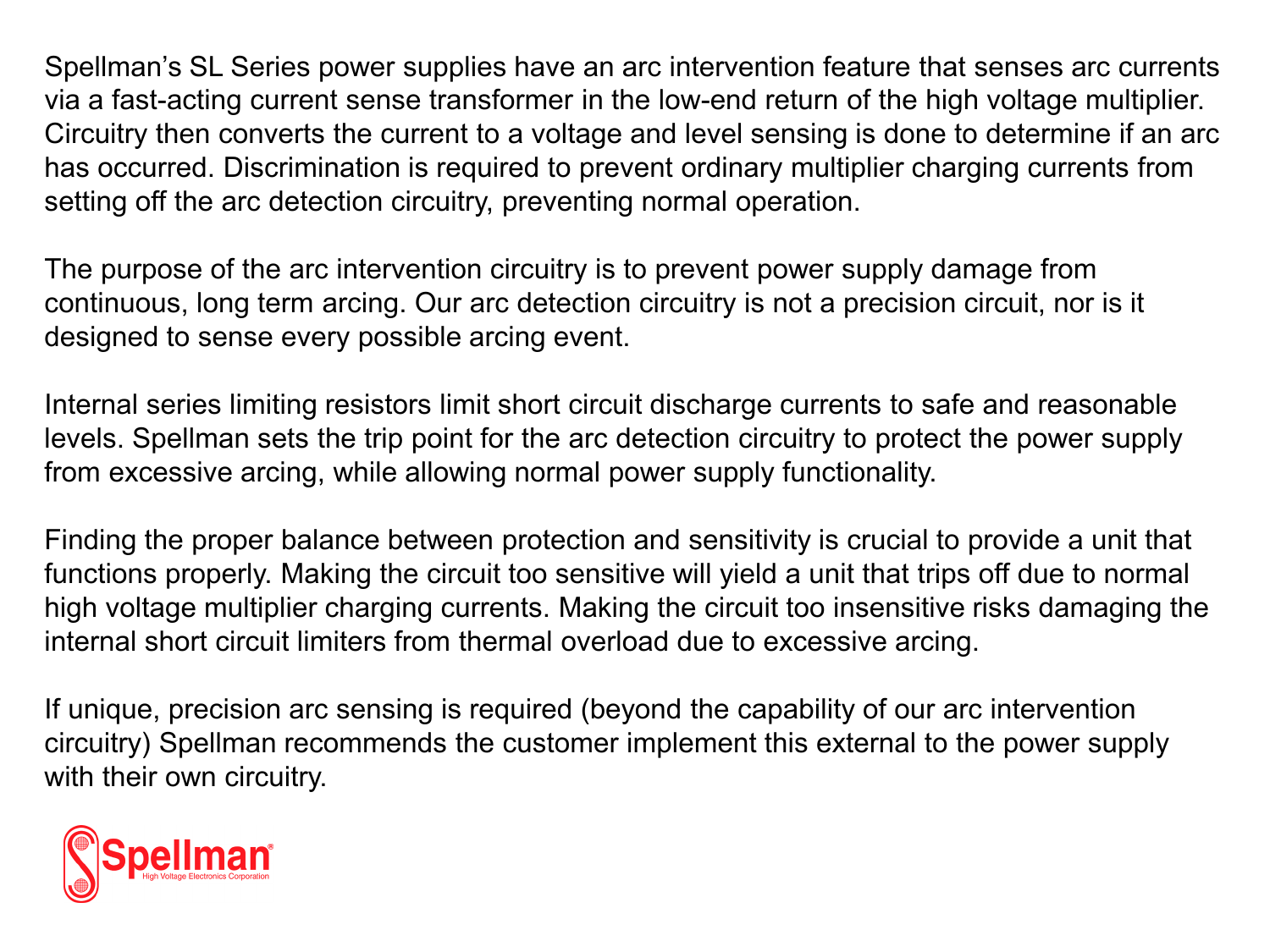## **The SL arc intervention protocol consists of four distinct parts:**

**ARC SENSE:** A wide bandwidth current transformer is used to sense the high voltage multiplier return current in real time. The magnitude of the arc discharge current is level sensed to determine if an arc has occurred. Arc events can be sensed in the microsecond timeframe.

**ARC QUENCH:** The instant an arc is detected the main oscillator is gated off for 500ms. This prevents any additional high voltage energy from being transferred to the arc, assisting in the arc quenching process.

**RERAMP:** After the arc quench time, the high voltage is re-enabled with a linear ramp. The controlled reapplication of output voltage can help to prevent another arc from occurring. The standard ramp time after the quench time period is 6 seconds.

**ARC COUNT:** Each arc event is loaded into an arc counting circuit. If eight arcs occur in a 20 second non-synchronous time period, the power supply will shut down with an "ARC" fault due to excessive arcing.

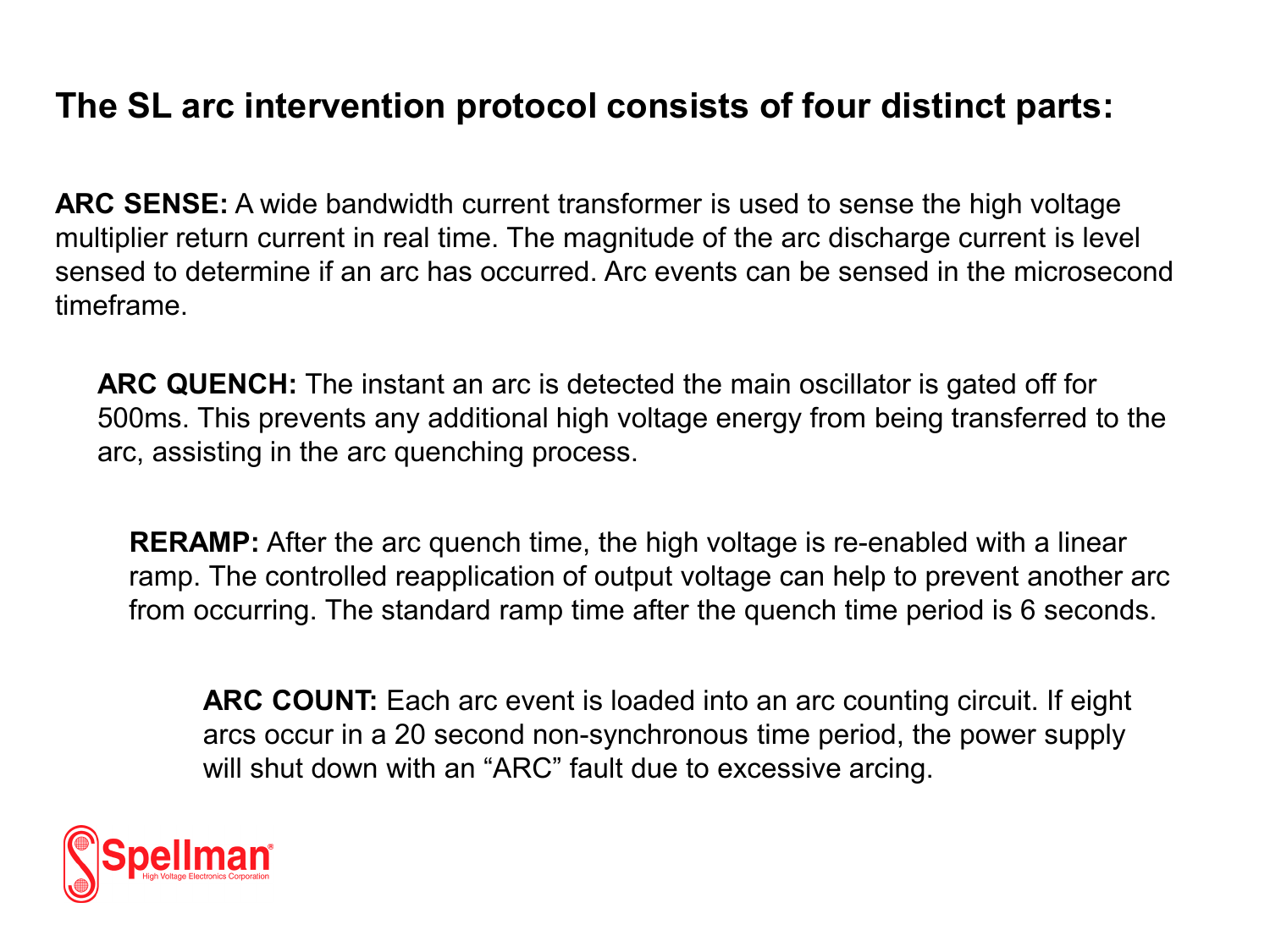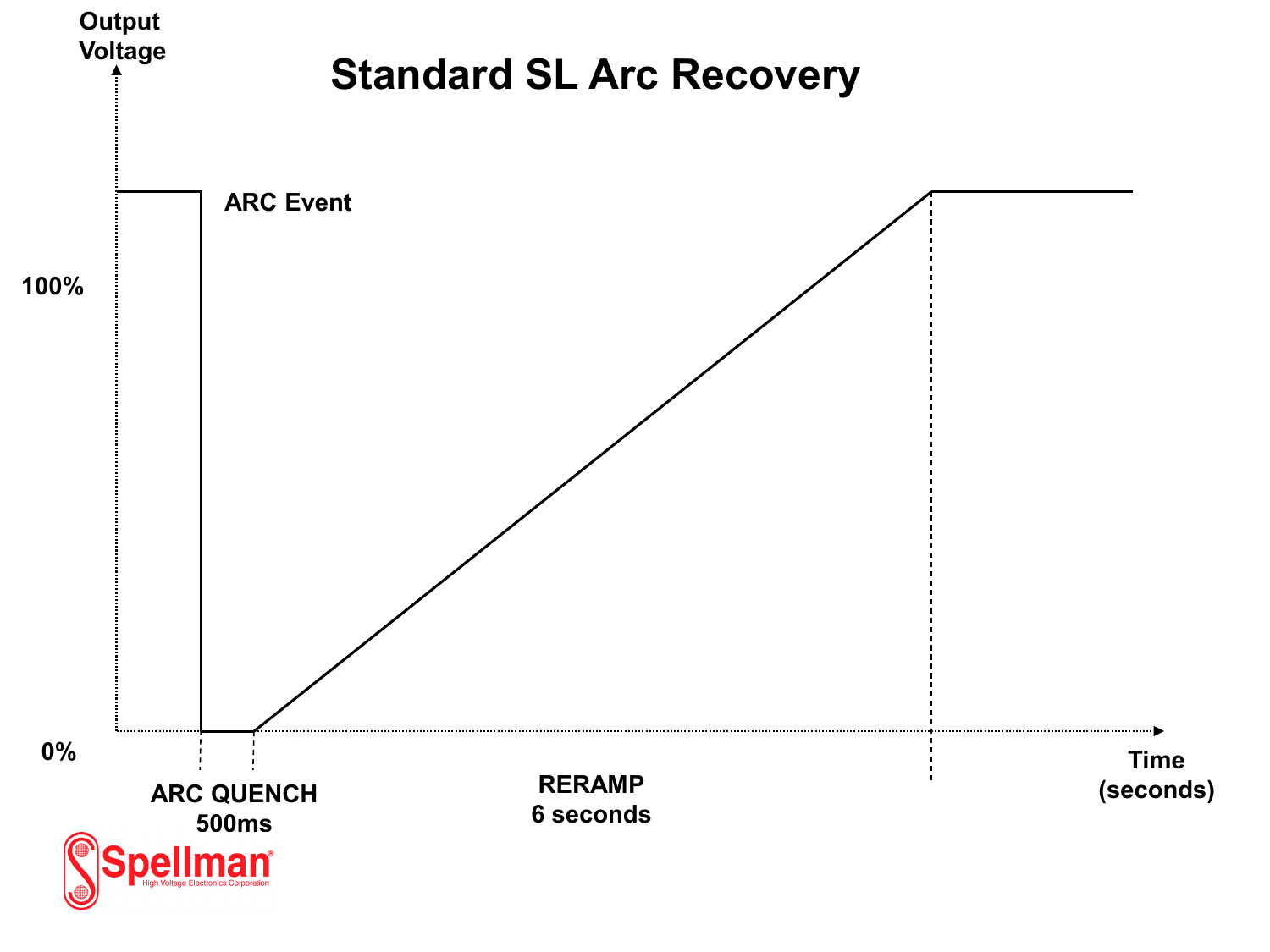The SL utilizes a digital counting circuit to protect the power supply from excessive external arcing events. Each time an arc event occurs, the event is loaded into an arc counter.

If 8 arcs occurs in a 20 second time period, the power supply will trip off with an "ARC" fault latched on the front panel diagnostic display. Depress the green front panel HV OFF button or cycle the AC power to clear the fault. If 8 arcs do **not** occur the 20 second time period any counts loaded into the counter are cleared. A new 20 second non-synchronous time window is opened and the cycle repeats.

**The standard arc intervention circuitry can be modified, but the customer needs to understand and take responsibility that change(s) could pose risk of thermal overload of the internal arc limiting assembly. Consult the factory if you feel you need customized arc intervention circuitry.**

**ARC SENSE:** The arc sense feature can be disabled, rendering all protective arc intervention circuitry nonoperational. Extreme caution is suggested if selecting this option.

**ARC QUENCH:** The arc quench time period can be shortened, lengthened or removed entirely.

**RERAMP:** The reramp time period can be shortened, lengthened or removed entirely.

**ARC COUNT:** The number of arcs counted and be increased, decreased or disabled. The time window can be increased, decreased or disabled.